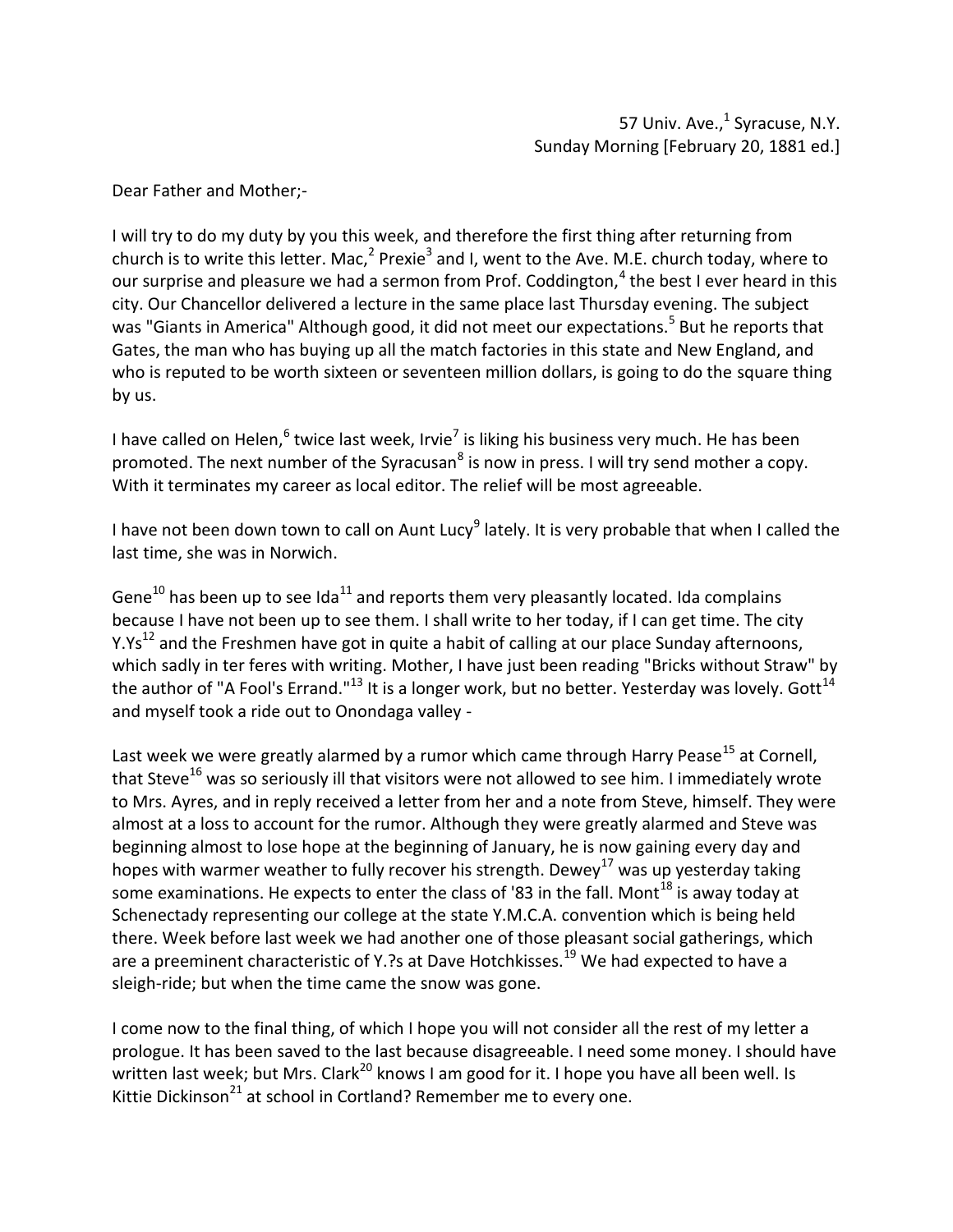# With love,

Henry

Tell Prof.<sup>22</sup> that he can sympathize or what ever you call it, with Gid Draper and Myra. It is a girl. Making Prexie's third niece.<sup>23</sup>

- 1. The house at 57 University Ave., Syracuse is still standing; now numbered 413 University Ave.
- 2. Boyd McDowell (1857-1939), Class of 1881, later a lawyer at Elmira, NY.
- 3. Prexie was Theodore Woodruff Haven, son of the Chancellor.
- 4. Wellesley Perry Coddington (1840-1913), Professor of Greek and Ethics.
- 5. Chancellor Charles N. Sims, spoke at the University methodist-Episcopal Church, February 17, 1881.
- 6. Helen Rosette (Clark) Rockwell (1839-1930), widow of Edward Rockwell who was a first cousin to HAD's father.
- 7. Edward Irving Rockwell (1863-1955), son of Helen Rockwell above.
- 8. The Syracusan, a student paper, was first issued in 1878 by three fraternities, Delta Kappa Epsilon, Zeta Psi and Psi Upsilon.
- 9. Lucy Barnum Withey (1820-1892), great aunt of HAD.
- 10. David Eugene Smith (1860-1944) friend from Cortland, classmate and roommate of HAD, and son of Judge A. P. Smith who was HAD's future law partner. 'Gene' Smith became a mathematician and professor in the Teacher's College at Columbia University.
- 11. Ida Ann Dickinson, first cousin of HAD, wife of Dr. William A. Hall, and sister of Kittie Dickinson (see 21 below.)
- 12. Psi Upsilon, HAD's fraternity.
- 13. The author of these two novels was Albion Winegar Tourgee (1838-1905).
- 14. Francis Daniel Gott (1860-1901), Class of 1882.
- 15. Henry Hale Pease, Class of 1883, spent the 1880-81 academic year at Cornell.
- 16. Stephen Beckwith Ayres (1861-1929) of Penn Yan, NY, attended SU 1878-1880; US Congressman 1911-1913; The University Herald reported in October 1880 that S. B. Ayres was ill at home, by June 1881 reports were that he was going to return to college in the fall.
- 17. Charles Oliver Dewey of Marathon, NY; attended SU in 1879, returned to graduate in 1885.
- 18. Montgomery Moore Goodwin, Class of 1881.
- 19. David Howard Hotchkiss (1856-1885), Class of 1880.
- 20. Mrs. Augusta Clark, wife of William.
- 21. Catherine V. [Kittie] Dickinson, first cousin of HAD, daughter of his father's brother Charles Dickinson, and sister of Ida Dickinson Hall (see 11above).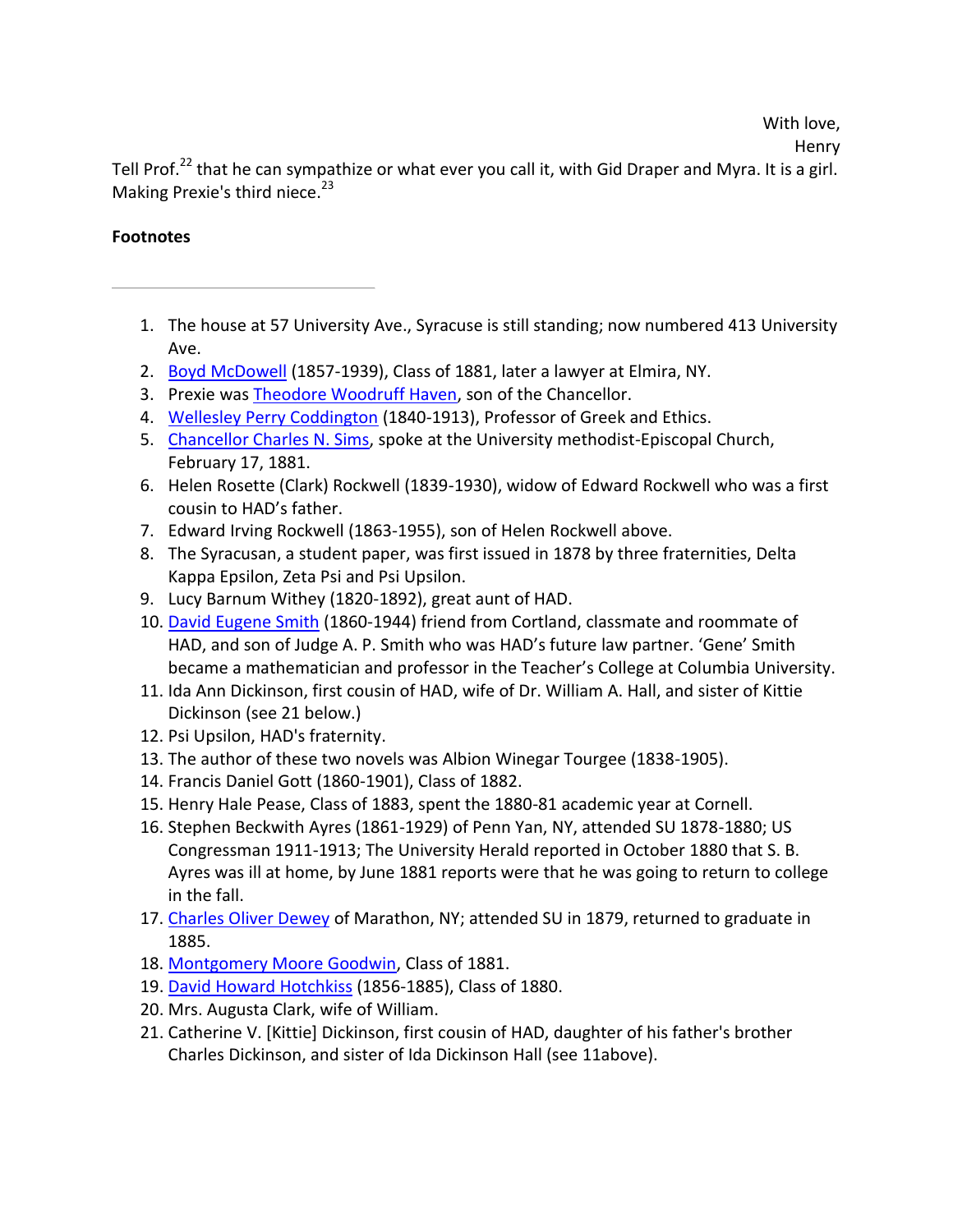- 22. Professor Samuel John Sornberger, Class of 1878, teacher of English, Physics, Latin and History at State Normal School, Cortland, 1878-1881. Prof. Sornberger roomed with HAD's parents in Cortland.
- 23. HAD refers to Prexie, Theodore Woodruff Haven, son of former Chancellor E.O. Haven. Prexie's sister, Mira Haven, was married to Gideon Draper, Class of 1880, and their first child, Charlotte E. Draper, was born January 12, 1881.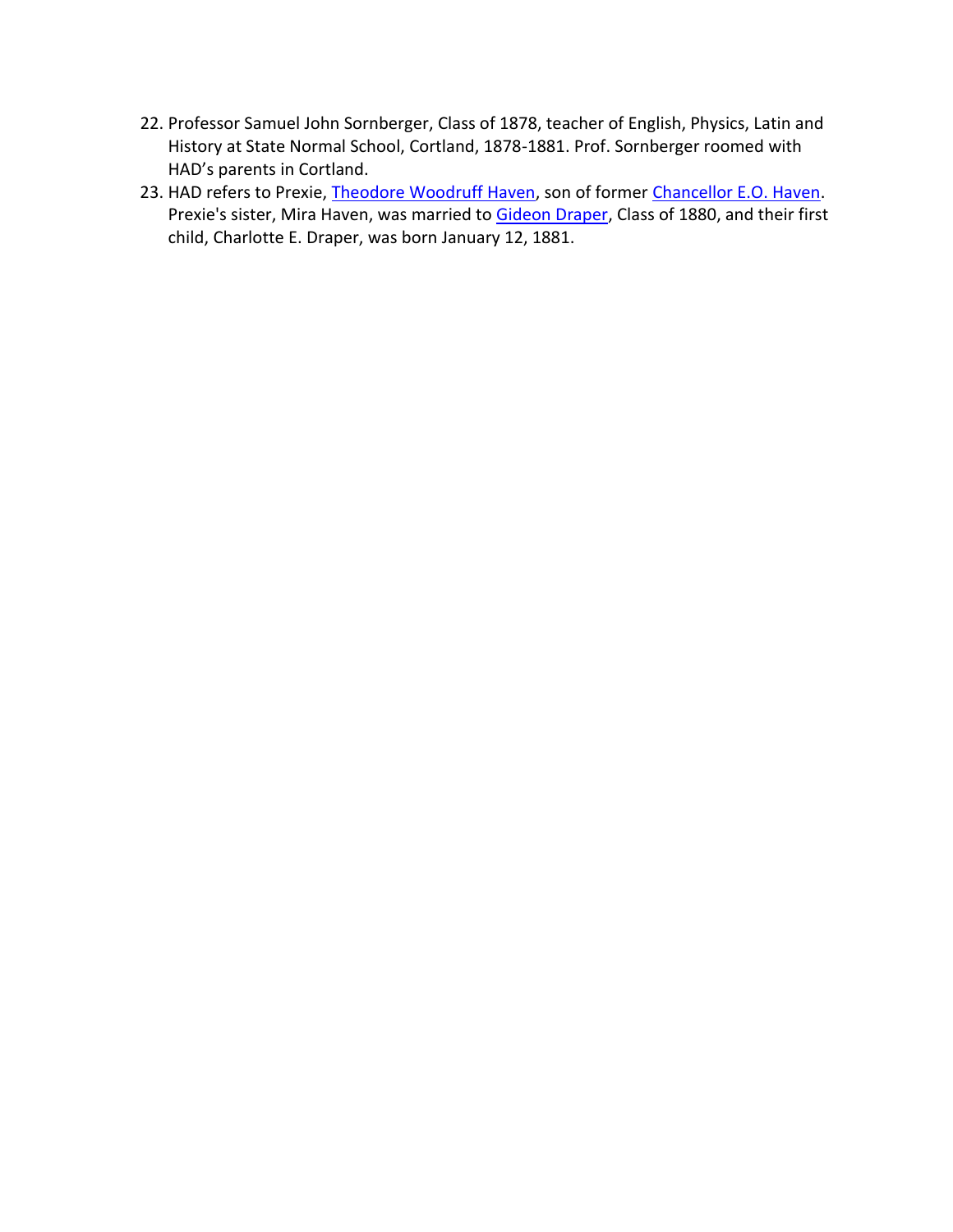I spent last Sunday at Frank Gott's, $<sup>1</sup>$  consequently did not write. The preparation of the last</sup> number of the Syracusan<sup>2</sup> under my editorship, has occupied my spare time during the week. I expect to get to press by Wednesday, and if so, Providence permitting, shall be with you either on Friday or Saturday, and shall make a stay of three or four days. In the meantime I shall need some more money.

The news about  $Ida<sup>3</sup>$  was quite a surprise. Hope you are all well.

Your loving son, Henry -

- 1. Francis Daniel Gott (1860-1901), Class of 1882, lived at 501 James St., Syracuse.
- 2. The Syracusan, a student paper, was first issued in 1878 by three fraternities, Delta Kappa Epsilon, Zeta Psi and Psi Upsilon.
- 3. Ida Ann Dickinson, first cousin of HAD, the news was probably her marriage to Dr. William Asbury Hall.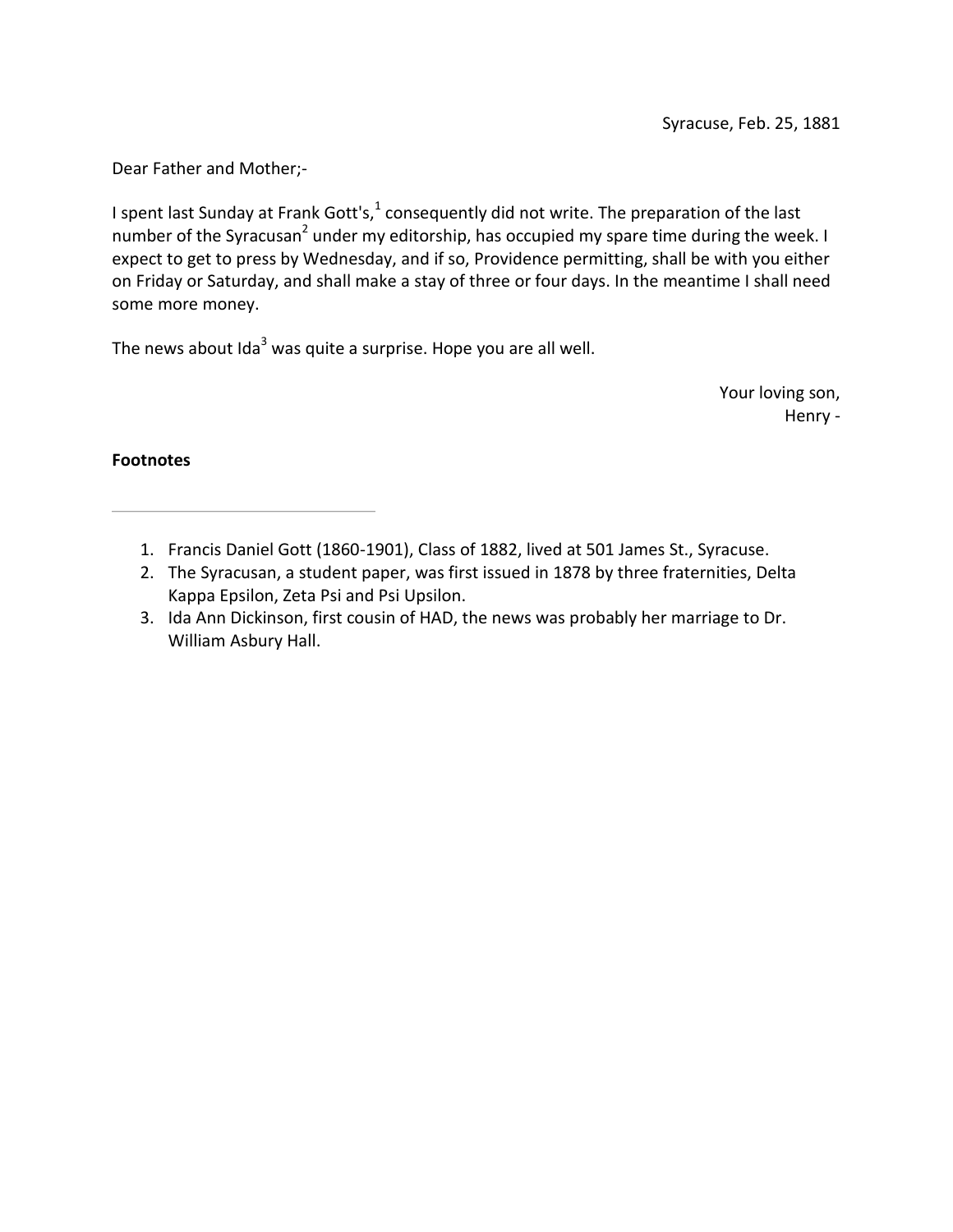The first day of Spring; But very little like spring does it look. I received mother's dear letter and the papers yesterday. I am very sorry to hear that mama has not been feeling well and hope she will be better soon. There is no need of sending me the News<sup>1</sup> because I read Smith's<sup>2</sup> which he gets on its publication day. I dropped in at Aunt Lucy's<sup>3</sup> one day last week. She had been to Norwich and has been intending to write to you. I told her she must.

The other evening Helen<sup>4</sup> had a few young people at her house. We had a very pleasant time.

I have not been up to see Ida,  $5$  yet. I wrote to her, and have received no answer. I have been too busy to afford to leave the city. I don't know when I shall come home. I received the \$30.00 that was sent me. About \$25.00 at the middle of March and \$20.00 of the first of April will probably carry me through the term. I smashed the main spring of my watch and it cost me \$1.50 to get that fixed last week. I hope you will now excuse me, as it is perfect misery, writing with this pen.

> I am, with love, Your son, Henry -

- 1. The Cortland News, newspaper.
- 2. David Eugene Smith (1860-1944) friend from Cortland, classmate and roommate of HAD, and son of Judge A. P. Smith who was HAD's future law partner. 'Gene' Smith became a mathematician and professor in the Teacher's College at Columbia University.
- 3. Lucy Barnum Withey (1820-1892), great aunt of HAD.
- 4. Helen Rosette (Clark) Rockwell (1839-1930), widow of Edward Rockwell who was a first cousin to HAD's father.
- 5. Ida Ann Dickinson, first cousin of HAD, wife of Dr. William A. Hall.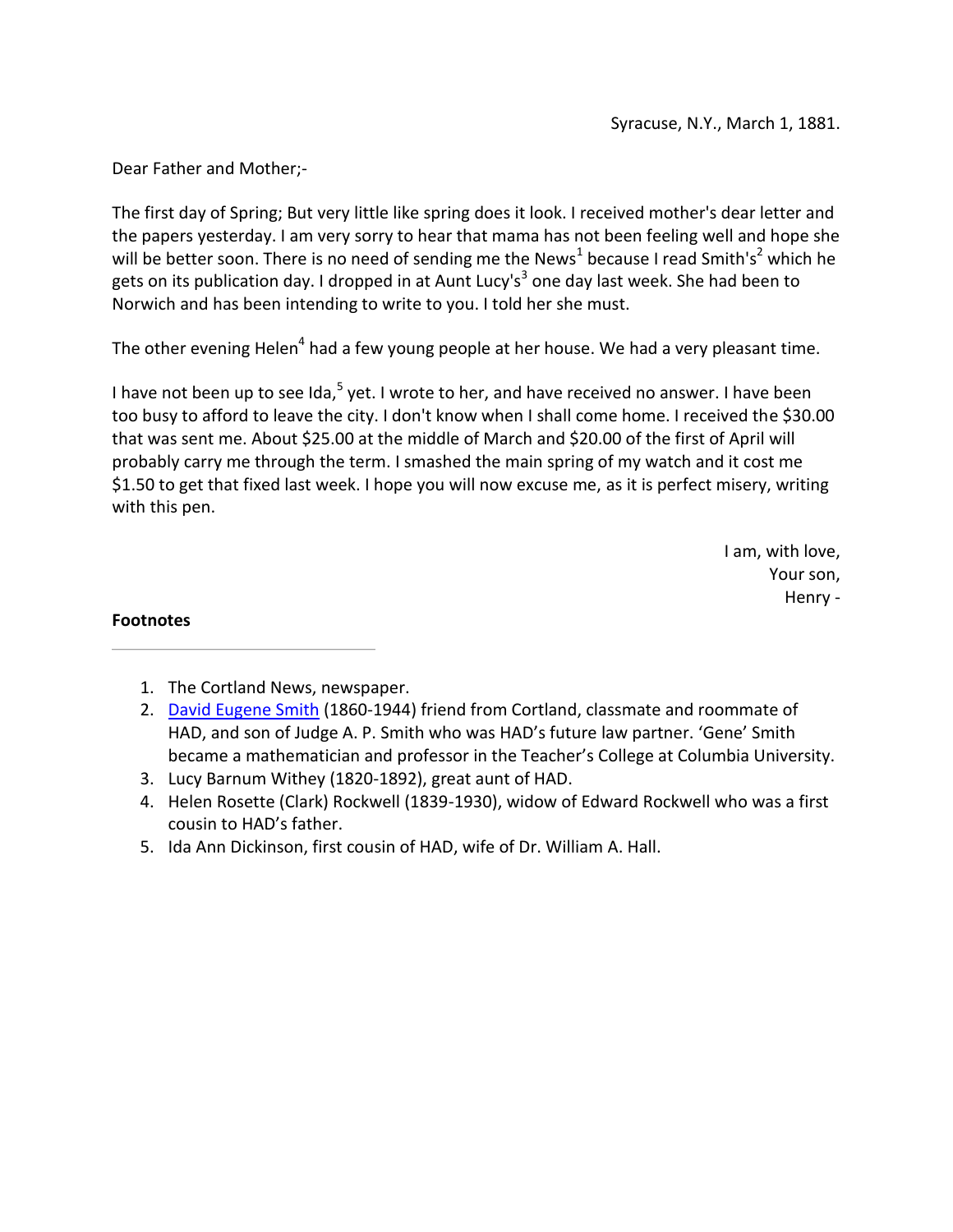I received father's letter yesterday, including a money order for twenty dollars, for which I am much obliged. I was in no way connected with the hazing affair. Four of the students have been arrested as you probably know. The students are indignant that the faculty should not have expelled the offenders instead of taking the matter into the police court, and allowing them to continue attending the college. Many of the newspaper accounts have greatly exaggerated the matter.<sup>1</sup> Examinations begin next Monday, and I shall probably be home on the following Thursday. Can you wait until then, mother? As I have heard nothing about Ida<sup>2</sup> I infer she is getting better. I hope so. Thanks, mama, for the Standard.<sup>3</sup> Shall I have a letter from you this week? I will heed all your good advice.

> Yours affectionately, Henry

- 1. Four Syracuse University students were expelled for a hazing incident, an account of which appeared in the 1880-81 issue of The Syracusan, pg. 122-124.
- 2. Ida Ann Dickinson, first cousin of HAD, wife of Dr. William A. Hall.
- 3. The Cortland Standard, newspaper.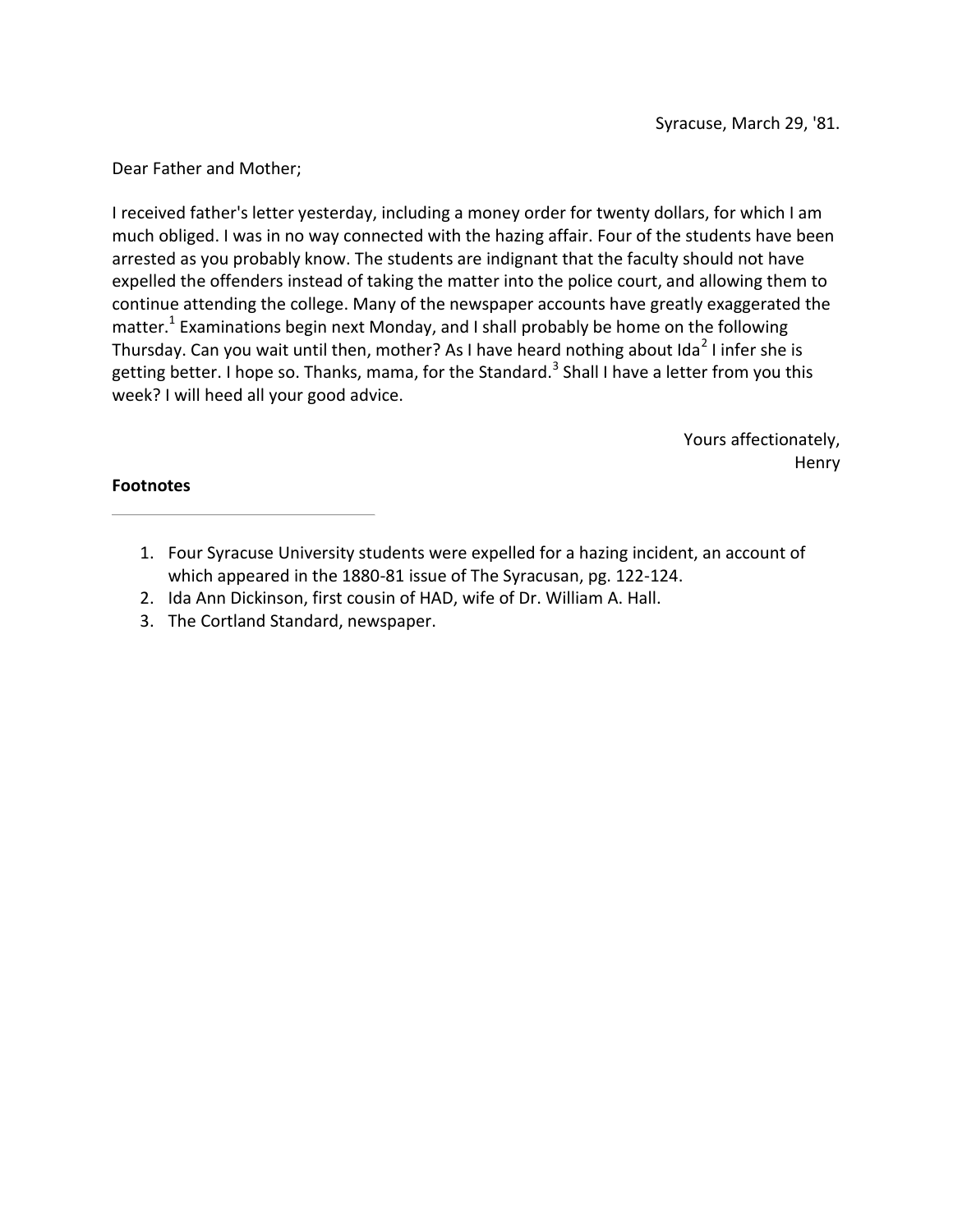Long before you read this I shall be whizzing westward.<sup>1</sup> I have just returned from Church and take the 7.15 train in the morning, so I must hasten this letter to get a good nights sleep.

The past week has been a very busy one, adding to college work, the task of getting clothes, and preparing myself to represent the chapter as well as possible. Both suits please me well, and I thank you for giving me the means with which to get them.

We arrive at Chicago, Tuesday morning. We shall go to the Palmer House, and where will be located the Ψ.Υ. <sup>2</sup> headquarters, and after establishing ourselves I will go and hunt up Jep's<sup>3</sup> people. As Wednesday and Thursday will be given to business, I may not return until the first of next week. Chancellor Sims very readily granted me an excuse. I presume he thinks with Copeland (one of the boys)<sup>4</sup> that if I dont learn more on my trip than I would during the same time in college, then my eyes and ears will be badly at fault.

I believe I gave you a promise once, father, about jumping off and on trains, and I will remember it.

Please both of you keep well, and dont worry about me, for I go with one of the best of fellows, who has been there before, even if I could not take care of myself. I hope, mother, to see you in a couple of weeks. Can't you write to me while I am in Chicago. As you wish to know how Mont looks I will send you his picture by this mail.

I think I will close this letter be sending my love and the hope that no trouble may ever come to you through your boy,

Henry

- 1. HAD and Montgomery Goodwin were delegates to the 48th annual convention of Psi Upsilon held May 18-19, 1881 at the Palmer House, Chicago.
- 2. Psi Upsilon, HAD's fraternity.
- 3. Jefferson Kingman, HAD's father's first cousin; from Cincinnatus, Cortland Co., the family was in Chicago in 1880-81, but by 1882 had settled in Binghamton, NY.
- 4. Arthur Copeland, Class of 1884; later Methodist-Episcopal minister; the Archives has one box of his papers containing correspondence, sermon notes, speeches (V14876)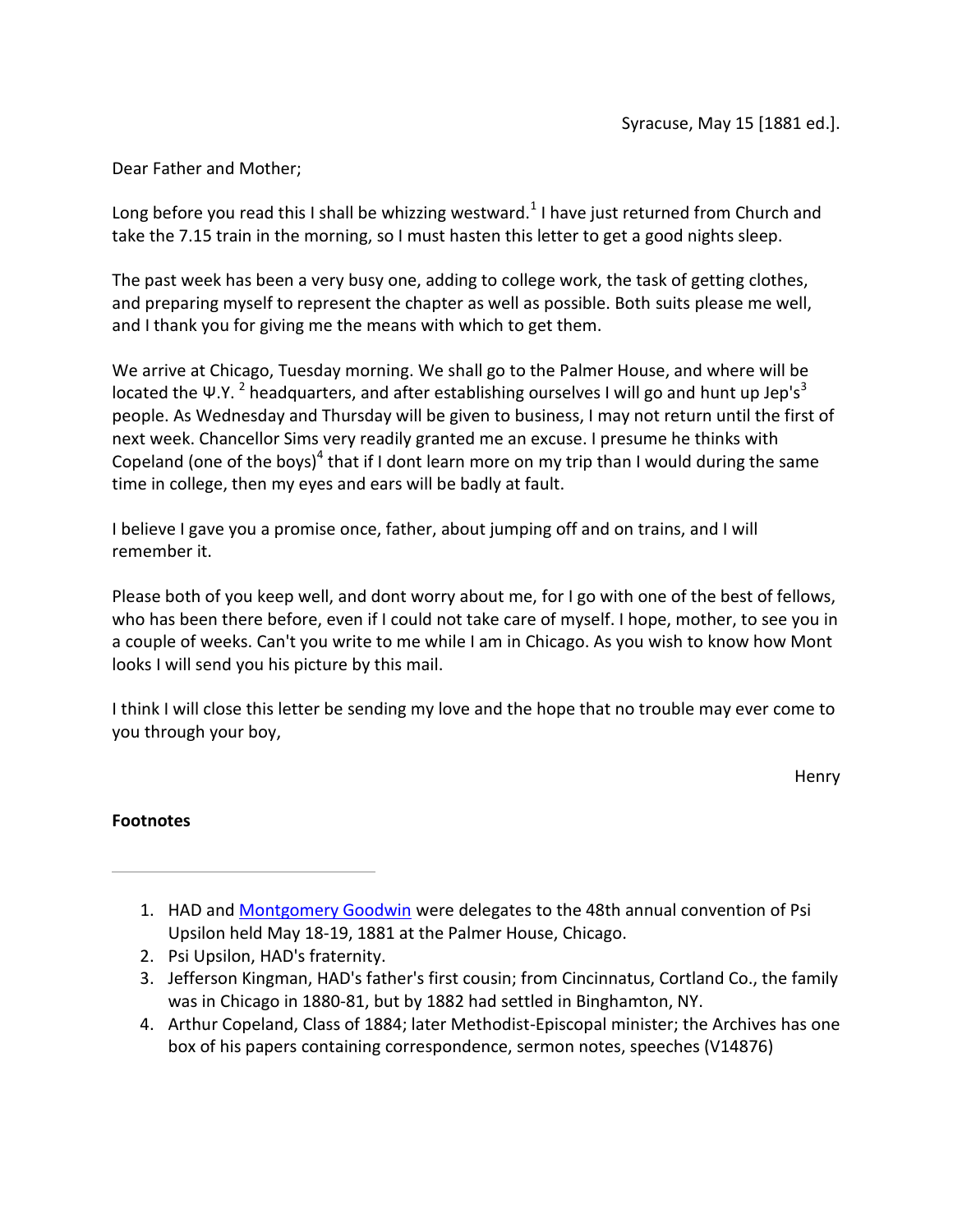You see by the heading of this letter that I am at last back in my old college quarters. On my way to Rome I had about two hours in the city, called on Harry Pease<sup>2</sup> and found he had gone hunting., was wandering around the streets, not knowing hardly what to do when I heard the Ψ.Υ. <sup>2 3</sup> whistle and looking up saw Jim Wilson<sup>4</sup> regarding me from the window of his law office; so I went up and spent the time with him. He is doing splendidly for a young lawyer; wants me to read in his office this year. As I got on to the Central train, I saw Colie Vick, son of the Rochester florist.<sup>5</sup> I had just begun talking with him when in came Judge Turner's family of Lowville.<sup>6</sup> Miss. Edith, you remember, is Kittie Dickinson's<sup>7</sup> most intimate friend. I visited with them until I reached Rome.

At Rome Porter<sup>8</sup> was waiting for me. We drove immediately to his home, which is in the country twelve miles. The drive was a delightful one, along the valley of the Mohawk and the Black River Canal. Port's father owns a farm of 300 acres and a cheese factory. Port's older sister and her husband, a Congregationalist minister from Chicago were at home, and I found them very pleasant people. Friday we drove ten miles to see the Trenton Falls. This country is also very interesting historically. Near here being the ruins of Old Fort Stanwix, the grave of one of the signers of the Declaration<sup>9</sup> & the tomb of Baron Steuben, which stands in the midst of a dense wood, which he gave orders should always be left in a state of nature. Saturday Porter, his two sisters, brother-in-law and myself drove fifteen miles to Oriskany, the site of the Battle of Oriskany, where Port and I took the 9:30 A.M. train for Ilion. We went to the house of the Methodist Minister Reese<sup>10</sup> who is a Ψ.Y. where we took dinner. I then had interviews with the two freshmen who are to enter Syracuse (which was the purpose of my trip) $^{11}$  and then found time to go through the Remington's armory. I reached Syracuse, last night quite tired, but found Mrs. Stone<sup>12</sup> had my room ready for me. She has improved my room in several ways; but principally by putting up some very pretty raw-silk lambrequins to my windows and also over the archway into my bed-room. It improves the looks of the room a hundred percent. I did nothing to speak of Saturday night except to call on Helen, $^{13}$  whom I found as well as usual. She has declined every invitation to leave the city this summer. Among others a visit to friends in Brooklyn this fall.

This morning Loomis<sup>14</sup> and I breakfased alone in great estate. But the other boys will return soon.

Tallman<sup>15</sup> is in town, I expect to see him this afternoon.

I shall be unable to prevent my last year being the most expensive of the course. Mrs Clark<sup>16</sup> has raised half a dollar on the price of board alledging with some show of reason, that provisions are so much higher that she could not afford to board us at the old rates. The other boys have made no objection and therefore I suppose I must acquiesce.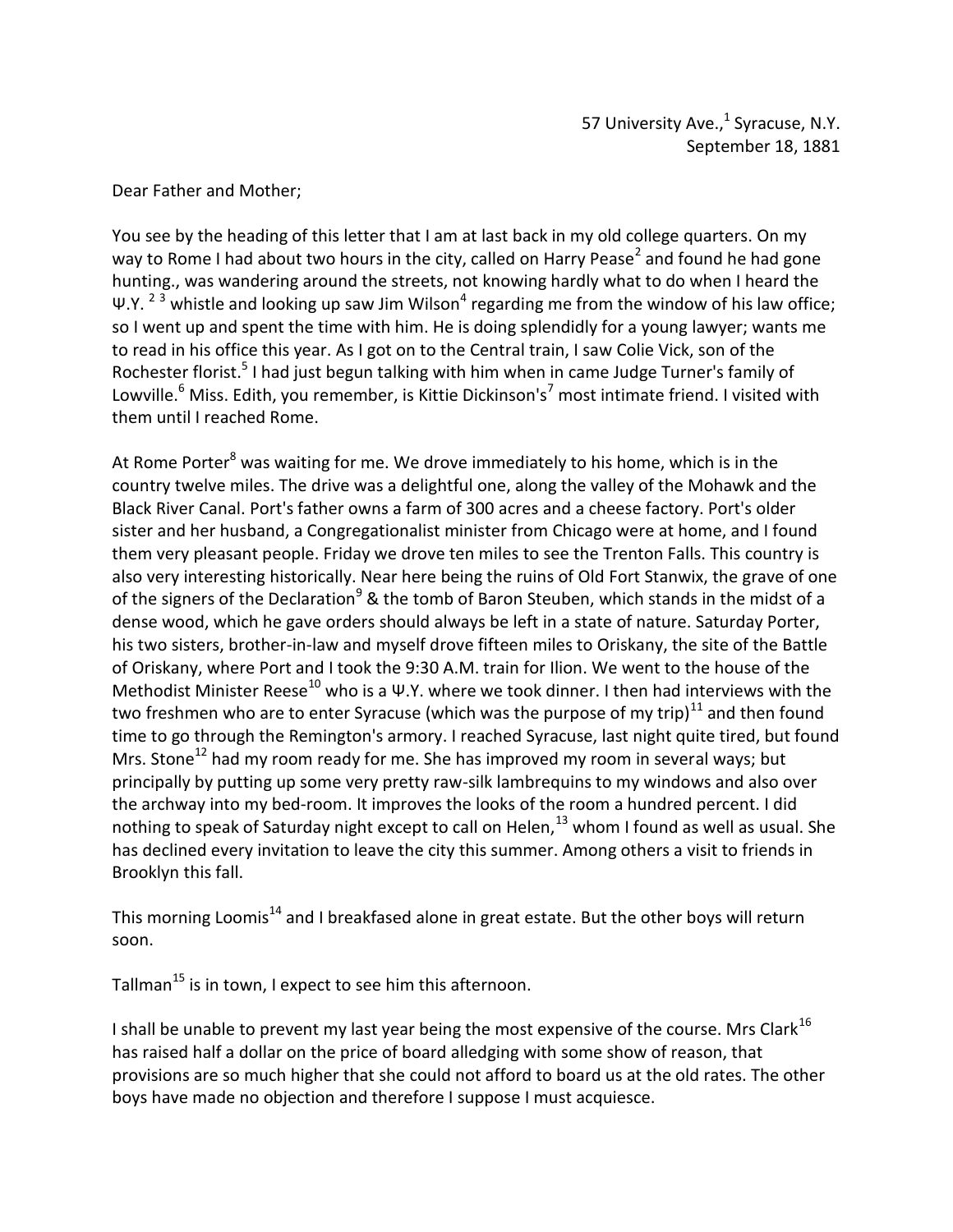Prexie<sup>17</sup> comes through the city Tuesday on his way to Boston. He has a limited ticket and will therefore be unable to stop over.

> Your son, Henry.

- 1. The house at 57 University Ave., Syracuse is still standing; now numbered 413 University Ave.
- 2. Henry Hale Pease, Class of 1883.
- 3. Psi Upsilon, HAD's fraternity.
- 4. James William Wilson (1857-1898), Class of 1879, faculty member, Syracuse University College of Law 1895-1898.
- 5. Oliver Vick, son of James Vick who operated a major seed and seed catalog business in Rochester, NY.
- 6. HAD refers to the family of Judge Henry E. Turner whose daughter Edith married Daniel J. Dorance, of Camden, NY.
- 7. Catherine V. [Kittie] Dickinson, first cousin of HAD, daughter of his father's brother Charles Dickinson.
- 8. Chester Winfield Porter (1861-1911), Class of 1884, later an agriculturist and cheese manufacturer.
- 9. Major General William Floyd, signer of the Declaration of Independence.
- 10. Rev. W. H. Reese.
- 11. The University Herald of October 1, 1881 listed two new students from Ilion; Charles Comstock Brill, Class of 1885; and Eugene Howard Joy who attended 1881-1884.
- 12. Mrs. Hiram G. Stone (Ellen).
- 13. Helen Rosette (Clark) Rockwell (1839-1930), widow of Edward Rockwell who was a first cousin to HAD's father.
- 14. George Peck Loomis, Class of 1882.
- 15. John Francis Tallman (1854-1918), Class of 1879.
- 16. Mrs. Augusta Clark, wife of William.
- 17. Theodore Woodruff Haven, son of the Chancellor.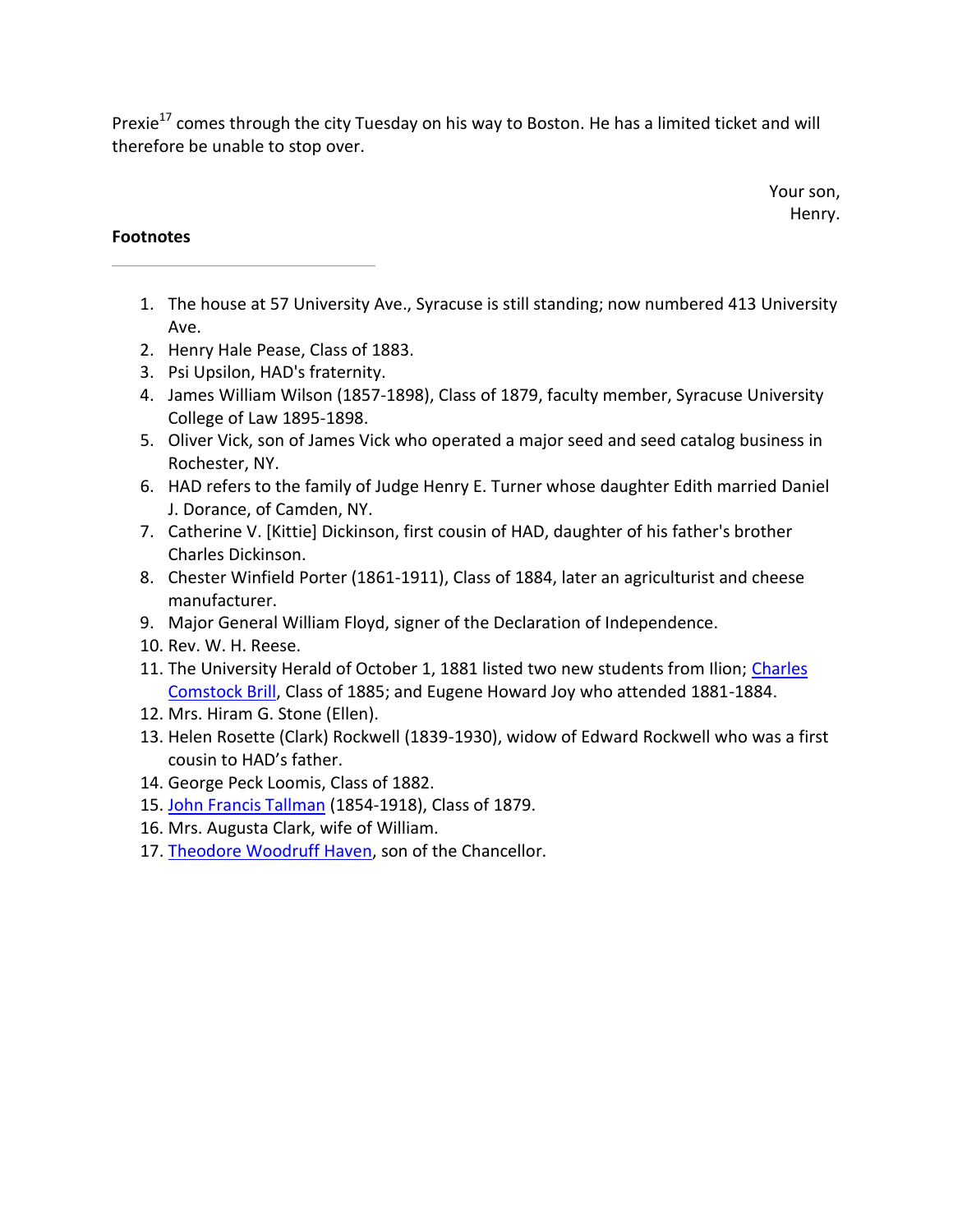I suppose you have been expecting to have a letter from me for a long time. Well, besides a great deal of society work, I have written an oration, prepared the first number of the Syracusan<sup>2</sup> for press, and carried on an exceptionaly hard terms college work. I have Geology, Jurisprudence, Political Economy, Moral Philosophy, Latin and Esthetics, all of which except the last require close study.

I was very glad to hear from home, as I had received no news from Cortland since Gene's<sup>3</sup> visit. I wish you could send me one of the papers, after you have read it. I hope Aunt Juliet<sup>4</sup> will soon recover from her illness.

I went in to see Aunt Lucy<sup>5</sup> today. Had quite a good deal to tell her, learned that Wat Holmes was in the East. Ella<sup>6</sup> is at Oneida. Louise<sup>7</sup> was in Syracuse during the fair.

I shall be obliged to request more money for running expenses. My text books for this term cost me over ten dollars.

I have heard from Prexie<sup>8</sup> and Mont<sup>9</sup> twice since they reached Boston. They seemed to be settling down quite pleasantly there. Prex says he is working into a Theologue quite naturally. Has asked the blessing several times and lead prayer meetings.

I have not written about my night shirts, but will immediately. My old neffled [?] ones are falling all to pieces. Perhaps you had better put something of that nature in the list of my christmas presents.

> Your loving son, Henry.

- 1. The house at 57 University Ave., Syracuse is still standing; now numbered 413 University Ave.
- 2. he Syracusan, a student paper.
- 3. David Eugene Smith (1860-1944) friend from Cortland, classmate and roommate of HAD, and son of Judge A. P. Smith who was HAD's future law partner. 'Gene' Smith became a mathematician and professor in the Teacher's College at Columbia University.
- 4. Juliaette Barnum (1835-1905), wife of Charles Delos Greenman; HAD's mother's sister
- 5. Lucy Barnum Withey (1820-1892), great aunt of HAD.
- 6. Ella Withey (1853-1948), daughter of Lorenzo Merrill and Lucy (Barnum) Withey, was HAD's mother's first cousin; married Frank J. G. Nitschke about 1885.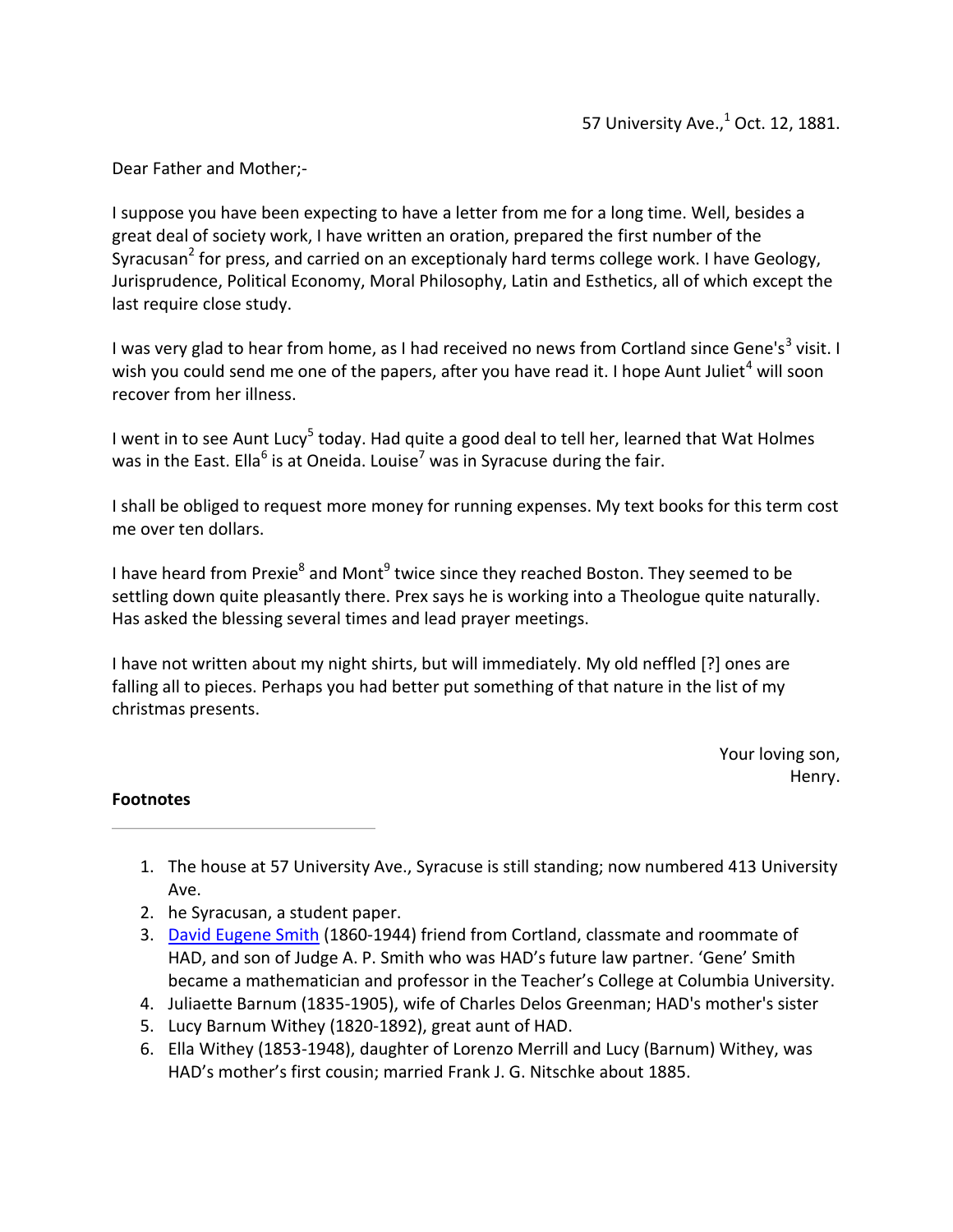- 7. Louise Withey (1847-1914), daughter of Lorenzo Merrill and Lucy (Barnum) Withey, was HAD's mother's first cousin; married Charles Hyden about 1872
- 8. Theodore Woodruff Haven, son of the Chancellor.
- 9. Montgomery Moore Goodwin, Class of 1881.